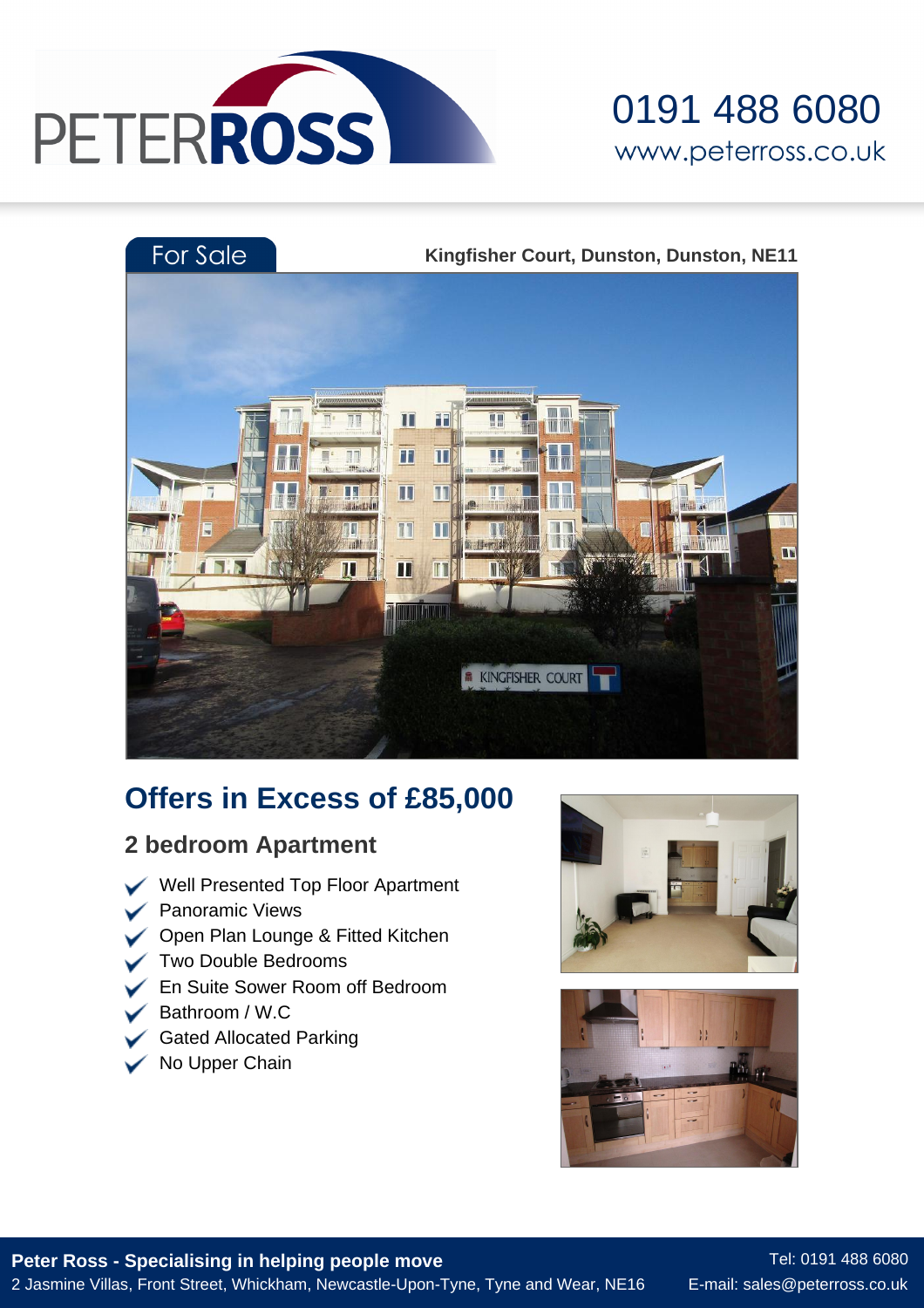

# 0191 488 6080 www.peterross.co.uk

#### **Description**

PETER ROSS are delighted to offer for sale this TWO BEDROOM RIVERSIDE TOP FLOOR APARTMENT situated in the popular residential area of KINGFISHER COURT, RIVERSIDE, DUNSTON. This modern apartment will undoubtedly appeal to the first time buyer, professional couple or those simply wishing to down size from a larger property. Perfectly situated on the riverside and benefitting from panoramic views of the surrounding arrears and countryside. This property is within easy walking distance to the Gateshead staiths and into Newcastle city centre and within close proximity to the metrocentre, Gateshead city centre and all destinations to the North and South via the nearby A1 Western Bypass. Available with NO UPPER CHAIN the property itself provides communal entrance and hallway with a lift to all floors, entrance door to hallway, open plan lounge with fitted kitchen and balcony off the lounge area, two double bedrooms with en suite shower room off bedroom one, bathroom / w.c., gated allocated private parking space in the basement. This property will appeal to a wide variety of potential buyers and benefits from electric storage heating system and double glazing. We expect a high level of interest in this property, please contact us at your earliest convenience for more information or to arrange your appointment to view on 0191 488 6080. sales@peterross.co.uk or find us on Facebook.



Bedroom One



Bedroom One

#### **Ground Floor**

**Communal entrance door** - Security system to hallway and lift.

**Hallway to Lift** -

**Fifth Floor**

**To apartments** -

**Entrance door to hallway** -

**Hallway** - Storage cupboard housing the boiler, electric storage heater, power points and loft access.

**Open plan lounge & fitted kitchen** - **24' 2'' x 12' 3'' (7.38m x 3.75m)** TV and power points, two electric storage heaters, double glazed French doors to Juliet balcony over looking the front elevation, double glazed patio door out onto the balcony with panoramic views over surrounding arrears and countryside.

#### Fitted Kitchen

Modern wall and base units with bench tops incorporating an electric hob and oven with an extractor hood over. One and half bowl stainless sink and drainer with mixer tap and tiled splash backs. Integrated washer/dryer and power points.

### **Peter Ross - Specialising in helping people move**

2 Jasmine Villas, Front Street, Whickham, Newcastle-Upon-Tyne, Tyne and Wear, NE16



En Suite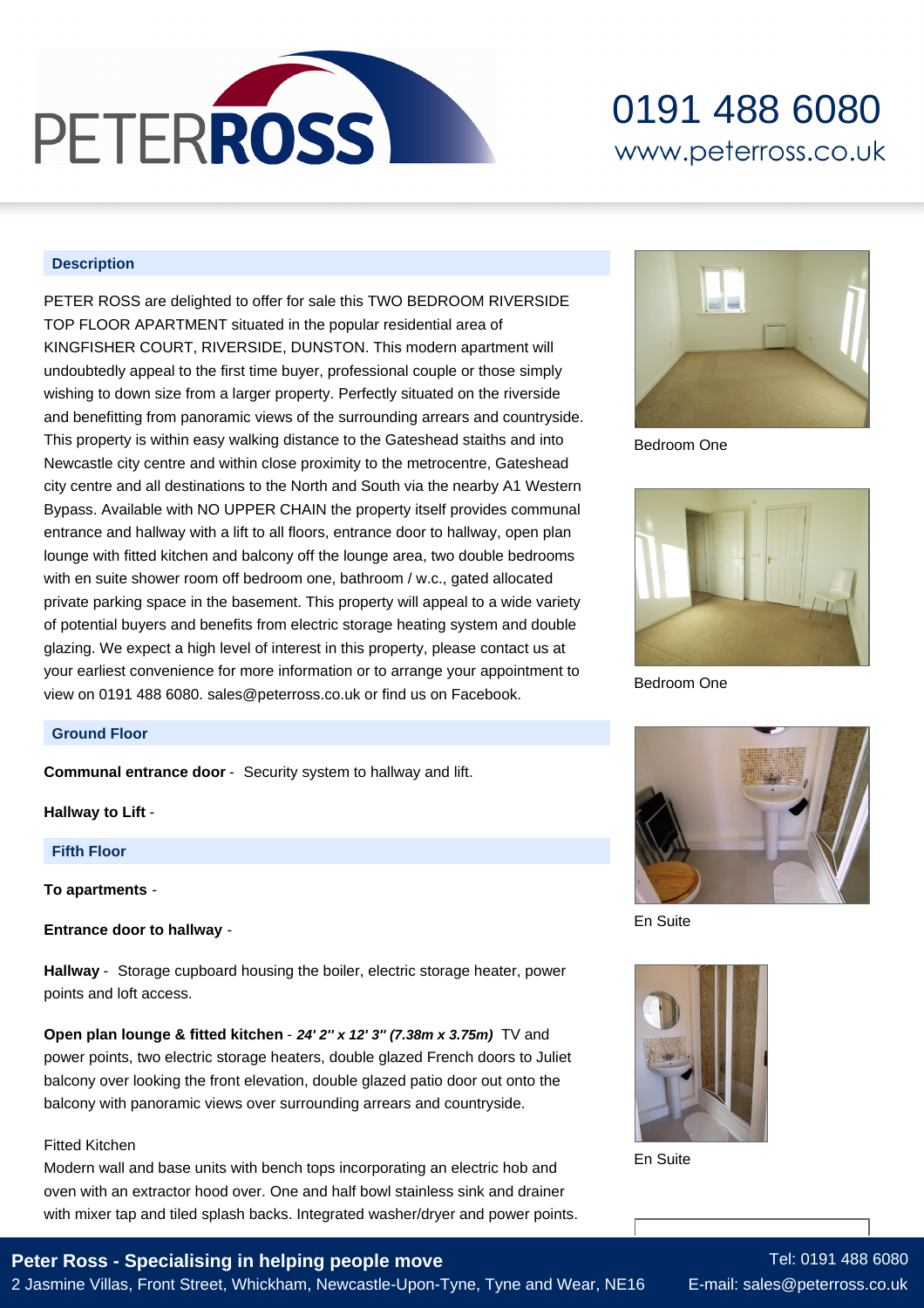

# 0191 488 6080 www.peterross.co.uk

**Bedoom One** - **12' 7'' x 9' 10'' (3.86m x 3.02m)** Double glazed window over looking the front elevation, electric storage heater and power points, door to the en suite shower room.

**En Suite shower room** - Shower cubicle with shower over, w.c, pedestal wash hand basin and extractor fan.

**Bedroom Two** - **9' 1'' x 10' 0'' (2.79m x 3.07m)** Double glazed window over looking the front elevation, electric storage heater and power points.

**Bathroom / W.C** - Three piece suite comprising of panelled bath with shower, w.c and pedestal wash hand basin. Tiled splash backs and extractor fan.

#### **Basement**

**Allocated parking space** - Gated allocated parking space accessed by a security system.



Bedroom Two



Bathroom / W.C



Bathroom / W.C



Hallway

**Peter Ross - Specialising in helping people move** 2 Jasmine Villas, Front Street, Whickham, Newcastle-Upon-Tyne, Tyne and Wear, NE16